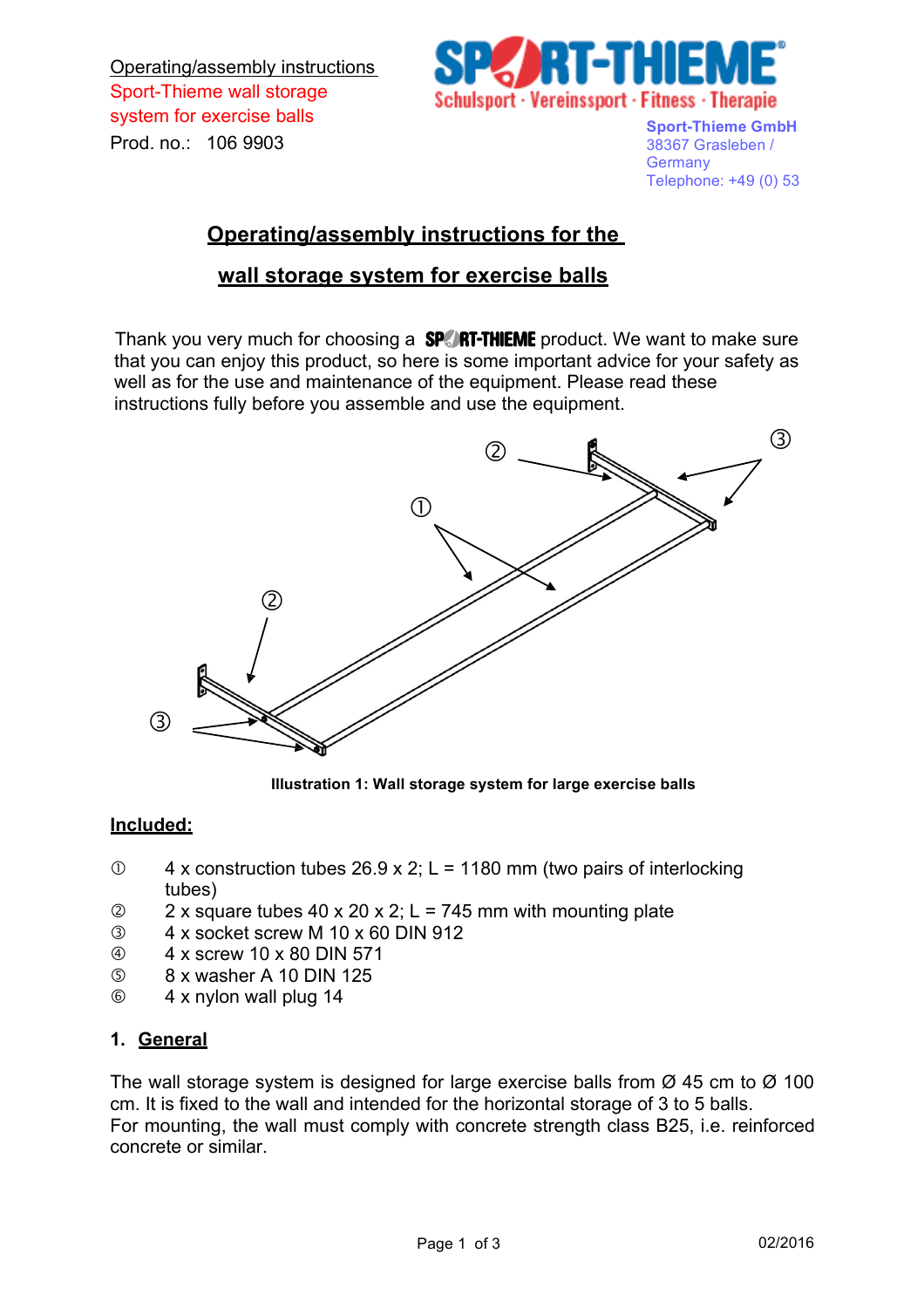Operating/assembly instructions Sport-Thieme wall storage system for exercise balls Prod. no.: 106 9903



**Sport-Thieme GmbH** 38367 Grasleben / **Germany** Telephone: +49 (0) 53

If you are not sure about the wall's quality, please ask an expert. For any other wall quality, please choose a mounting method that can support a force of 0.5 kN

## **Caution: The wall storage system's maximum load is 10 kg or 5 balls!**

The wall storage system for exercise balls is only suitable **for its intended use**. Improper use voids the warranty.

## **2. Assembly instructions**

Lock the pairs of tubes  $\odot$  together to create two tubes of 2.36 m in length. A spring locking mechanism holds both parts together securely (see ill. 2).

Connect the construction tubes  $\mathbb D$  using the socket screws  $\mathbb D$  to the square tubes  $\mathbb Q$  at the pre-drilled holes. Drill 4 holes into the wall and put the nylon wall plugs  $\circ$  into the holes. Fix the assembled wall storage system with the screws  $\Phi$  and washers  $\Phi$  to the wall (see ill. 3).



**Illustration 2: Connecting the construction tubes**